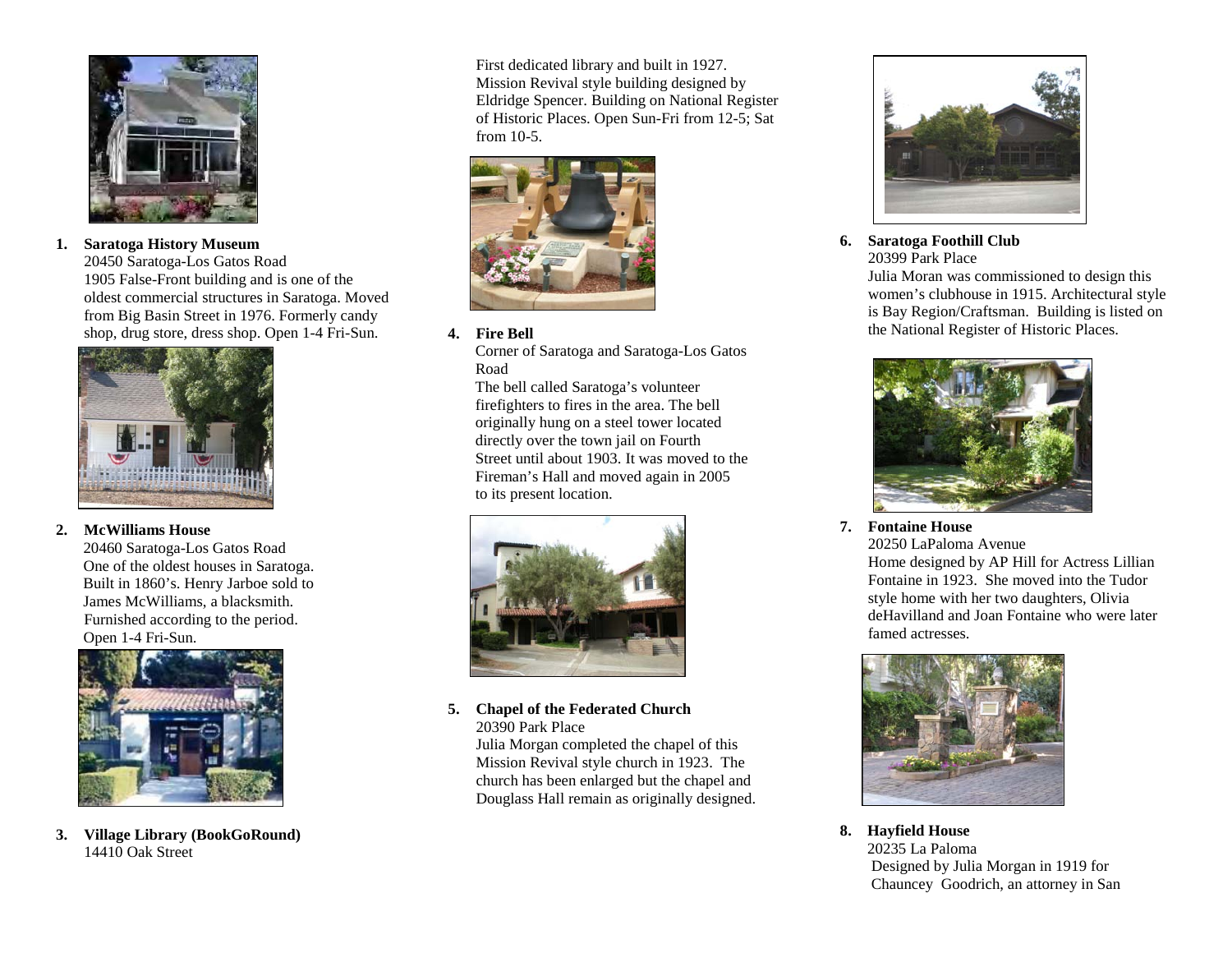Francisco. The English country house originally sat in the middle of 17 acres of hayfields, hence the name Hayfield House.



# **9. Luther Cunningham**

 14280 Saratoga Avenue Cunningham was an inventor and contributed to the development of many major agricultural equipment for picking and drying prunes. This stone house was built in 1924. It contains stones from 15 countries, every county in California and 43 states in the US.



#### **10.Hayfield Caretaker Building**

1888 Hayfield Court Designed by Julia Moran to mark the entrance for the Goodrich estate in 1920. Like the main house, the gatehouse echoes the English country style but with a California feel.



#### **11. Webster-Sutro House**

14445 Donna Lane

Built in 1916 in a Dutch colonial style for the Webster family, an influential member of the community. The old oak tree out front is hundreds of years old.



**12. Saso Herb Gardens/Big Oak**  14621 Fruitvale

> Saso Herb Gardens was one of the largest herb gardens in the US until its demise in 1997. All that is left is the large oak tree which is thought to be 300 years old.



**13. Ellis House** 

14711 Fruitvale Avenue

 1885 house that was remodelled in 1938. House built for JB Ellis in a 16-acre orchard. George Foster later bought the home and his wife was one of the founding members of the Foothill Club.



# **14. Sunshine Williams Caretaker Home**

14901 Fruitvale Avenue Pre-1900 pioneer cottage was first owned by Mr. and Mrs. Nils Larson who worked for the Rev. Edwin Sidney Williams. Williams founded the Blossom Festival in 1900.



**15. Sunshine Hill** 

 19575 Three Oaks—Site of the former home of ES Williams who founded the Blossom Festival in 1900.



# **16. Fair Oaks**

15095 Fruitvale Avenue 1905 home combining prairie and revival architectural elements. During 1941, the carriage house housed soldiers from Fort Ord. Current owners have reported a ghost in the house.



**17. Odd Fellows Home**  14500 Fruitvale Avenue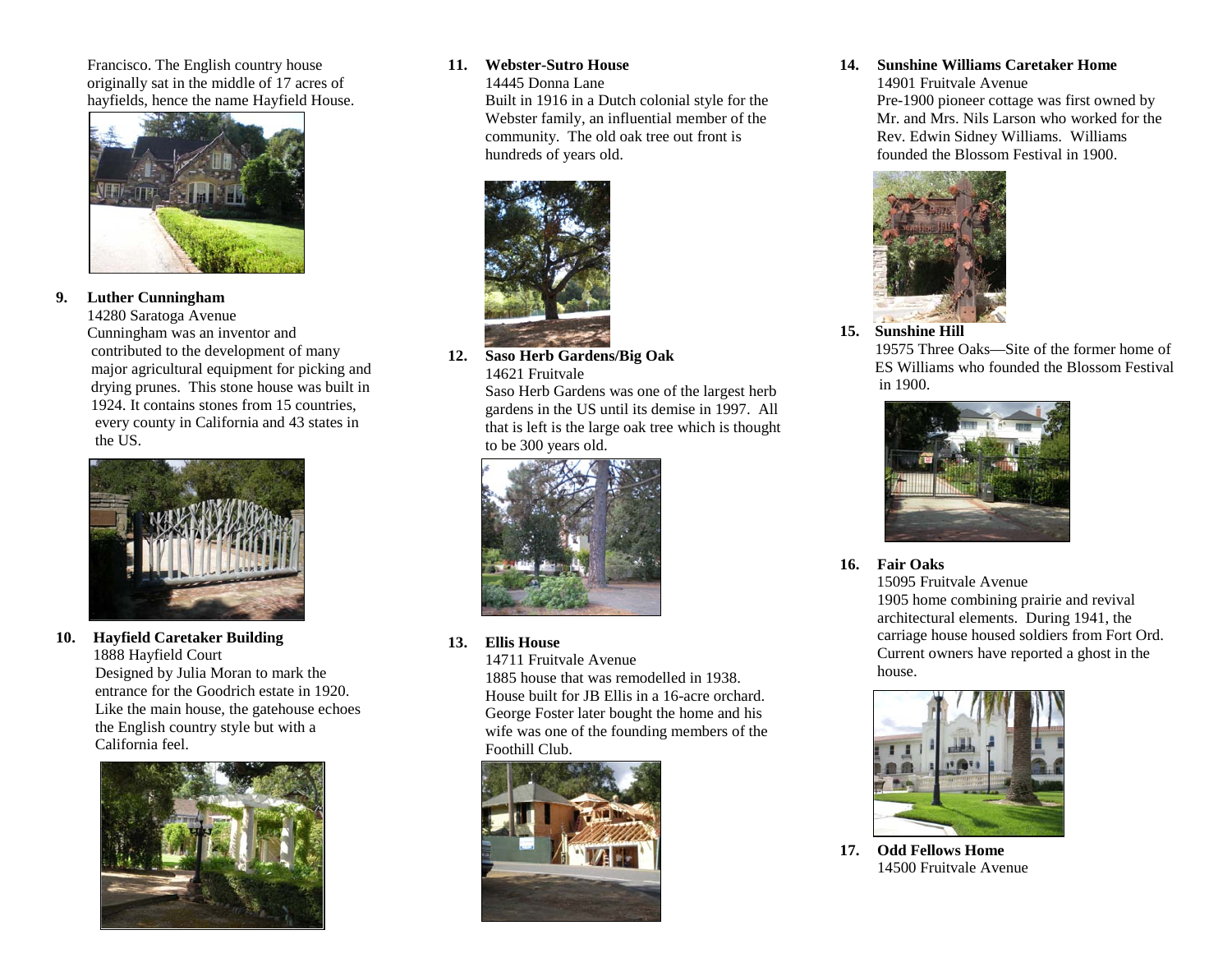Bike about 1200 ft. down driveway to see building. 1912 Mission Revival style building. Original grounds designed by John McLarne, designer of SF Golden Gate Park.



# **18. Novakovich Ranch**

14251 Fruitvale Avenue Bike on the dirt path to the right of the orchard fence. Circa 1890 Queen Anne house with modified tank house and barns. One of the last working ranches in Saratoga. Buy some fruit!



# **19. Warner Hutton House**

13777 Fruitvale Avenue

This 1896 ranch house is currently used as a teen center. Originally built by Warner Hutton on a 200 acre ranch he acquired from his parents. It has been remodelled slightly.



**20. Library and Heritage Orchard**  13650 Saratoga Avenue

The Heritage Orchard is a symbol of Saratoga's farming past. It was formerly owned by the Seagraves family and the 14 acres are presently maintained by neighbor Novakovich.



**21. Lanphear House** 

 13855 Saratoga Avenue 1910 two-story Craftsman style home. Unusual ornate creek stone trim on the pillars and under the windows arranged to resemble flowers.



**22. McGrew-Atkinson House**  13915 Saratoga Avenue 1880 home once owned by Saratoga's first poet, GW McGrew. Note the creek rock chimney and stone wall.



# **23. Meason House**

 13991 Saratoga Avenue 1880's gabled ranch house was built for Willis Morrison, a pioneer rancher.



**24. Florence Cunningham**  14065 Saratoga Avenue 1930 California bungalow and home of author and historian Florence Cunningham.



**25. EM Cunningham**  14075 Saratoga Avenue 1882 home of Ebenezer and Amanda Cunningham, early civic leaders.



**26**. **Thomy House**  14189 Saratoga Avenue 1870 home built of redwood milled locally. Built by Ludwig Thomy, a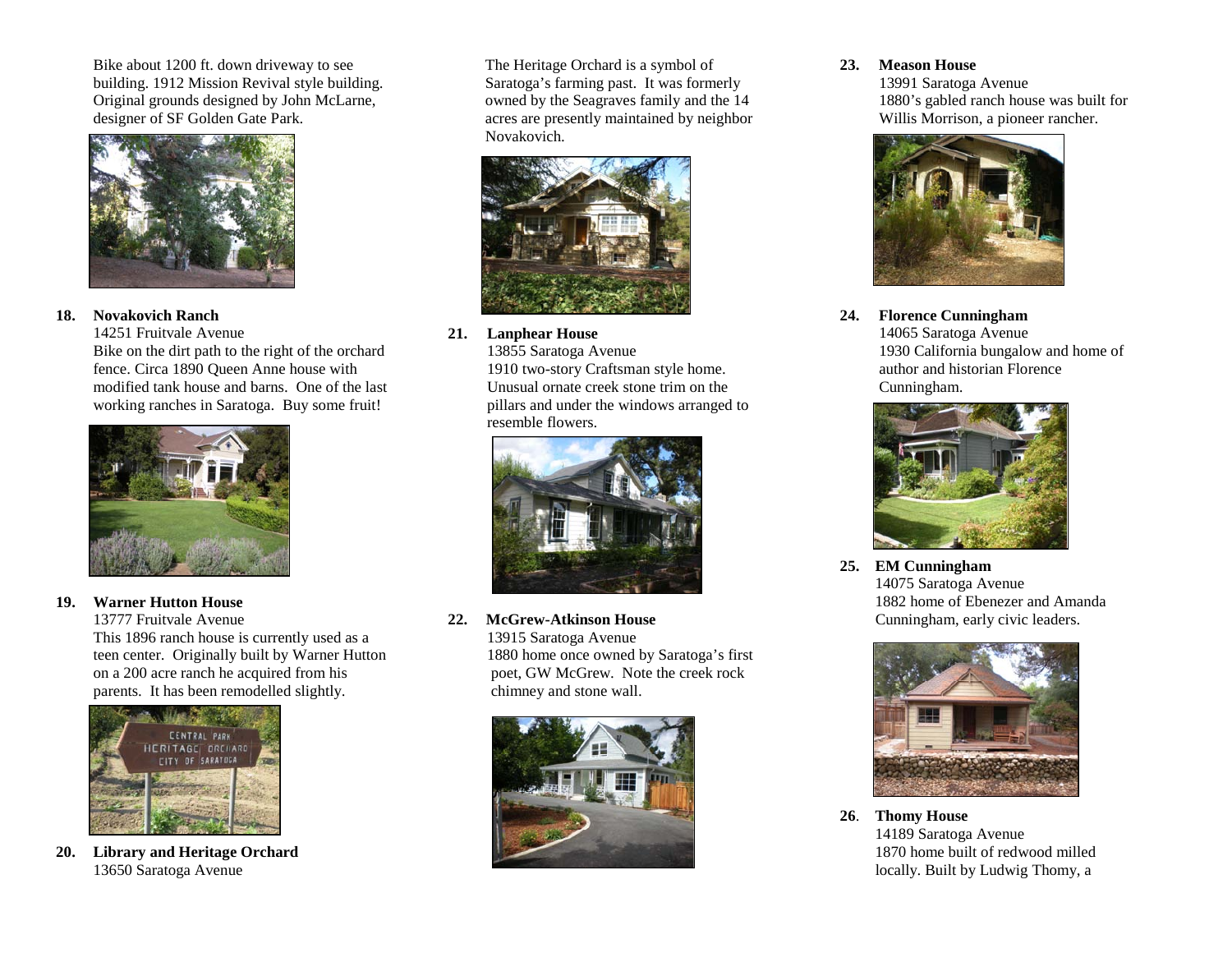carpenter, and his descendants continued to live in the house until the 1970's.



### **27. Four Pines**

 . 14199 Saratoga Avenue 1890 bungalow known as Four Pines because of a sign found on the property was built by Mr. H. Morgan. The house was added on in 1990 by creating a replica of the original bungalow in a mirror image.



#### **28. Higinbotham House**

 14275 Saratoga Avenue The 1920 Craftsman home and area was known as "Still Pond" by the John Higinbotham. Higinbotham was a local newspaper columnist. The home is now owned by Town Historian Willys and Betty Peck who call the garden area Peck Heritage Garden. He has added an outdoor theater and a working train.



### **29. Pollard Ranch House**

 20271 Merrick Drive The Reverend WD Pollard owned this circa 1880 ranch house. The house was originally part of a 40 acre orchard but now sits surrounded by modern homes.



#### **30.Stamper House**

 20570 Marion Road 1892 farmhouse and containing much of the original decorative trim. This area was known as Poverty Flat. The builder was probably James Randolph Stamper.



### **31**. **Pollard House**

 20731 Marion Road This house was built around 1892 for Reverend WD Pollard who had been living on Merrick Drive. He and William Rice were instrumental in establishing the Saratoga Christian Church in 1878.



# **32. FB Willard House**

 20601 Brookwood Lane This 1916 home was a "summer house" for FB Willard, an executive of San Francisco's City of Paris department store. It is an elaborate example of the Craftsman style with multiple gables and porches.



**33. Henry Jarboe House**  20611 Brookwood Lane This 1858 house was built by Henry Jarboe, Saratoga's first blacksmith. It is two stories and constructed and sided with redwood.



**34. Union 76 Gasoline Station**  corner of Big Basin and Saratoga-Los Gatos Road Stop in and see the many framed photos of old Saratoga as well as photos of vintage gasoline stations.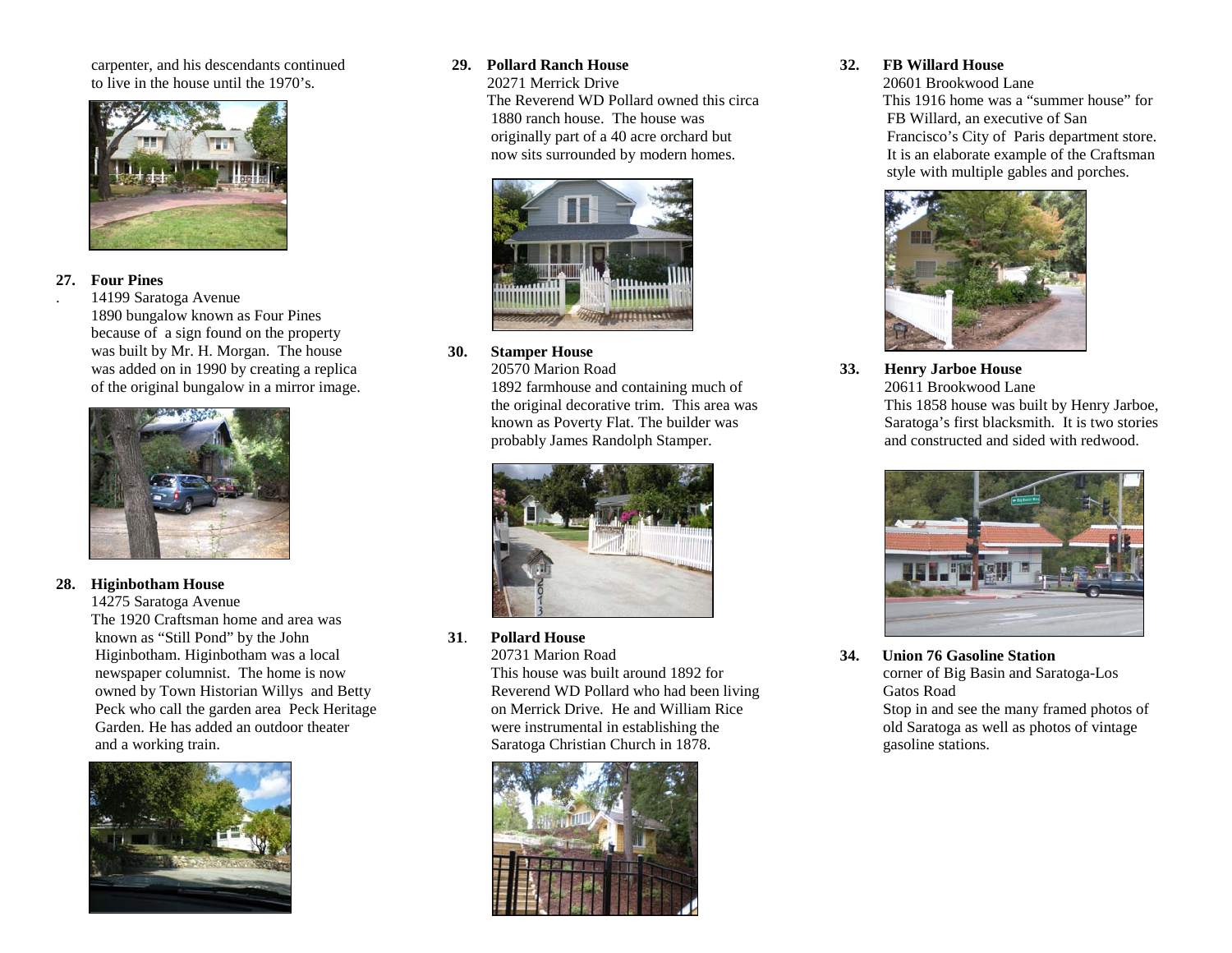

**35. Blaney Plaza/Memorial Arch**  Saratoga-Los Gatos Road Blaney Plaza or the Plaza was the first "park" and built in 1916. It is the site of the annual Memorial day observance. The Memorial Arch was designed by architect Bruce Porter, and built as a memorial to the Saratoga men who lost their lives in World War I. The Stone Pines in the park are over 80 years old.



**36. Former Methodist-Episcopal Church**  20450 Saratoga-Los Gatos Road Built in 1895 with a belfry added in 1903, church services ceased in 1924. Famed California plein air artist Theodore Wores bought the church to use as a studio and gallery.

**For more interesting sights:** Saratoga Trails: http://www.saratoga.ca.us/thingstodo/

**For finding beautiful heritage trees:** http://www.heritagetreesofsaratoga.org

**For finding out about events in Saratoga Village:** http://saratogainfo/aboutus

**For a walking tour of the historic Saratoga Village** self-guided go up to http://www.saratogahistory.com or docent-led, call 408-867-4311

Produced in conjunction with the Saratoga Parks and Recreation department and the Saratoga History Museum.

Please respect private driveways and homes.

More historic home and bicycle trails are plannedsee http://www.saratogahistory.com Saratoga Historical Foundation PO Box 172 Saratoga, CA 95071 408-867-4311 http://www.saratogahistory.com March 2010

# **Welcome to Biking ThroughSaratoga History—**

*11-miles of easy riding for the family*